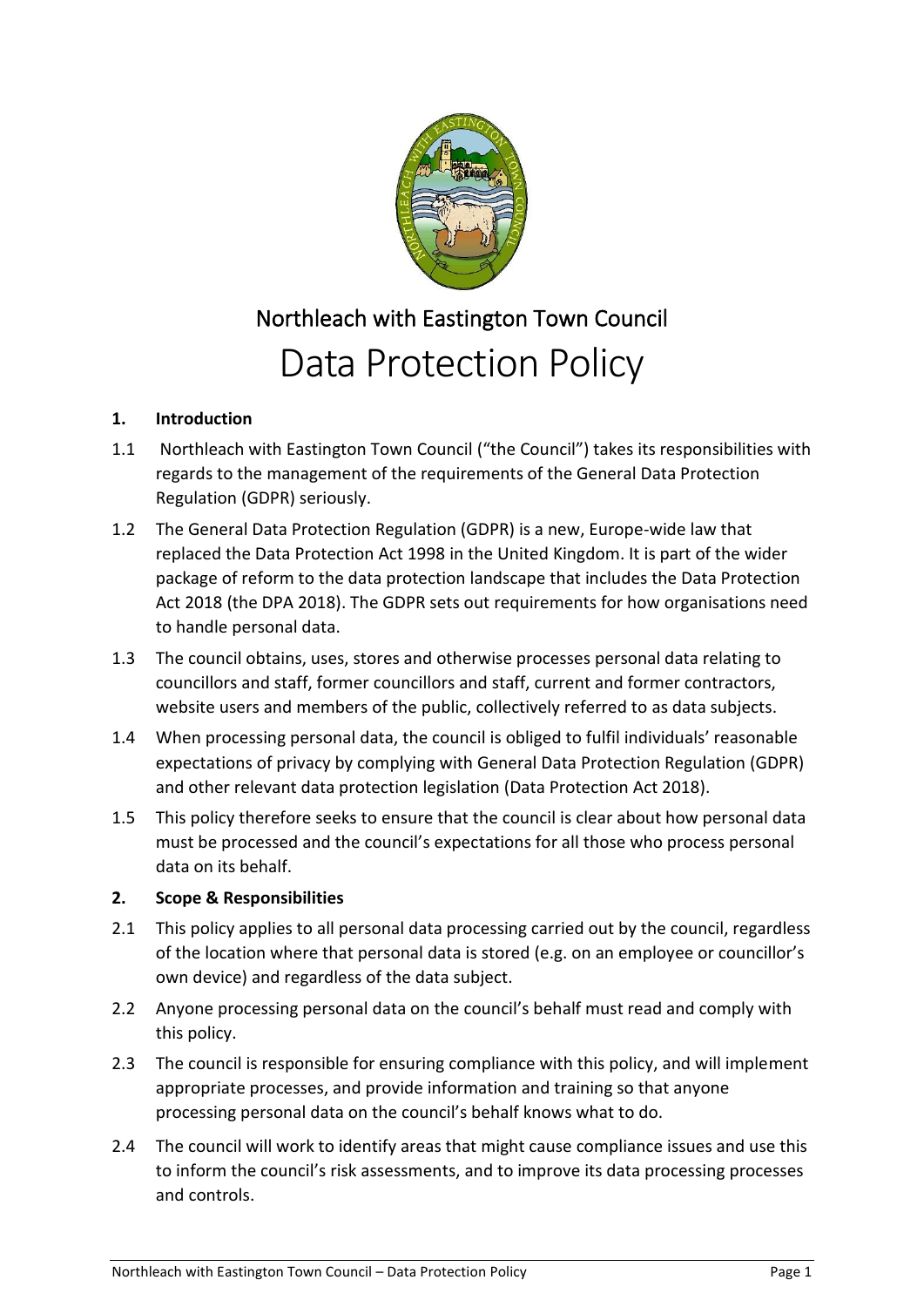- 2.5 The GDPR sets a high standard for consent. It is clearer that an indication of consent must be unambiguous and involve a clear affirmative action (an opt-in). It specifically bans pre-ticked opt-in boxes. It also requires distinct ('granular') consent options for distinct processing operations. Consent should be separate from other terms and conditions and should not generally be a precondition of signing up to a service.
- 2.6 When relying on consent you must keep clear records to demonstrate that you have gained compliant consent.
- 2.7 The GDPR gives a specific right to withdraw consent. You need to tell people about their right to withdraw their consent and offer them easy ways to withdraw consent at any time.
- 2.8 The GDPR states that you should ensure that the personal data you obtain is adequate and relevant; furthermore, it should be limited to what is necessary in relation to the purposes for which it was obtained. This means that when you are dealing with a constituent you should only obtain the absolute minimal amount of information required to assist. Additionally, the personal data should only be shared with those individuals or organisations that is necessary to assist with the constituent's query for example when running council surgeries.
- 2.9 GDPR requires Councils to take prompt action when they become aware or suspect a personal data breach has occurred. In some cases, where the breach is likely to be a risk to an individual's rights and freedoms, the breach will need to be reported to the Information Commissioner (ICO). You must do this within 72 hours of becoming aware of the breach, where feasible.
- 2.10 If the breach is likely to result in a high risk to the rights and freedoms of individuals, GDPR says you must inform those concerned directly and without undue delay.
- 2.11 If you become aware or suspect a personal data breach then you contact the Council's Data Protection lead, who will be able to guide you through the steps to take to contain and / or mitigate the breach and advise you as to whether you need to notify the ICO and / or the individual(s) effected.

## **3. Data Protection Principles**

- 3.1 When personal data is processed, it should be guided by the following principles listed below, as set out in the GDPR, which require personal data to be:
	- a) processed lawfully, fairly and in a transparent manner (Lawfulness, fairness and transparency).
	- b) collected only for specified, explicit and legitimate purposes and not further processed in a manner incompatible with those purposes (Purpose limitation).
	- c) adequate, relevant and limited to what is necessary in relation to the purposes for which it is processed (Data minimisation).
	- d) accurate and where necessary kept up to date (Accuracy).
	- e) not kept in a form which permits identification of data subjects for longer than is necessary for the purposes for which the personal data is processed (Storage limitation).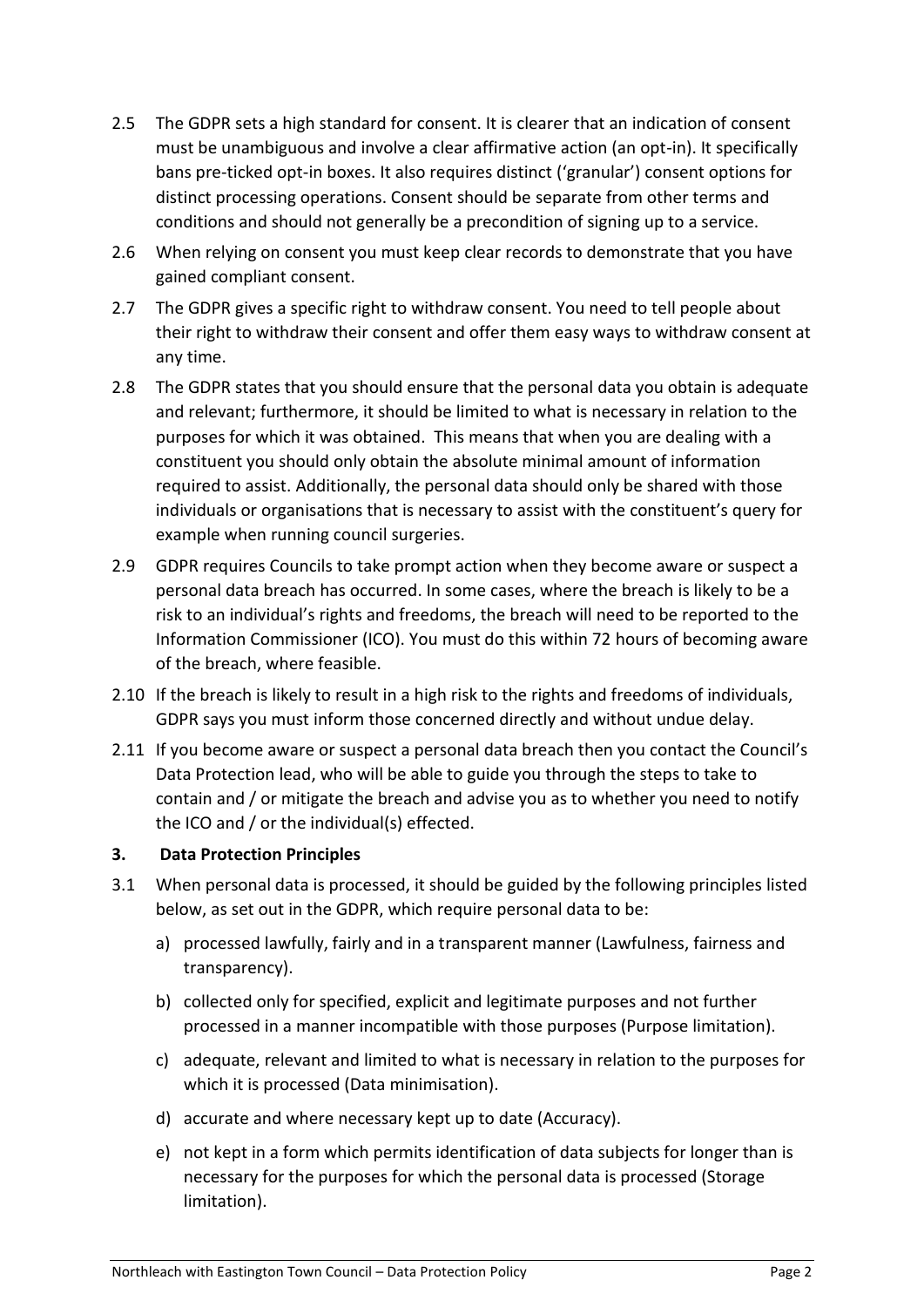- f) processed in a manner that ensures its security, using appropriate technical and organisational measures to protect against unauthorised or unlawful processing and against accidental loss, or destruction (Security, integrity and confidentiality).
- 3.2 Consent for one type of data processing does not give councils permission to do anything else with the personal data. e.g. a resident consents to be added to a newsletter mailing list and their details are used for a different purpose such as promoting the facilities of the council. Where councils collect consents, e.g. to be added to an email mailing list, these consents will need to be recorded. Councils may need several different consent forms (or elements within a single form) to cover different areas of data processing within the activities of the council.

## **4. Accountability & Responsibilities**

- 4.1 Northleach with Eastington Town Council is the data controller, which determines how data is processed, and must pay a fee to the Information Commissioner's Office (ICO).
- 4.2 As the data controller, the council is responsible for establishing policies and procedures in order to comply with, and demonstrate compliance with, data protection law.
- 4.3 The council must therefore apply adequate resources and controls to ensure GDPR compliance as far as is practicable, including training and information.
- 4.4 The ICO has confirmed that small parish and town councils do not need to appoint a Data Protection Officer (DPO). Notwithstanding the announcement, the council may decide to appoint a DPO.
- 4.5 The council must implement appropriate technical and organisational measures in an effective manner to ensure compliance with data protection principles.
- 4.6 The council must produce the required documentation such as Privacy Notices, Data Retention Schedule, Records of Processing and records of Personal Data Breaches.
- 4.7 Where data is processed by a third party, such as a payroll provider, a data processor must be chosen that provides sufficient guarantees about its security measures; and reasonable steps taken to ensure that such security measures are in place to protect personal data.
- 4.8 Where there is uncertainty around a data protection matter, advice shall be sought from the council's Data Protection Officer (if applicable) and / or the ICO.

#### **5. Role of Members of Council**

- 5.1 Data protection laws affect councillors in three different capacities:
	- as members of the council, and therefore subject to the same responsibilities as employees;
	- when acting on behalf of a member of the public (casework); and
	- personally, when the rights of data subjects apply.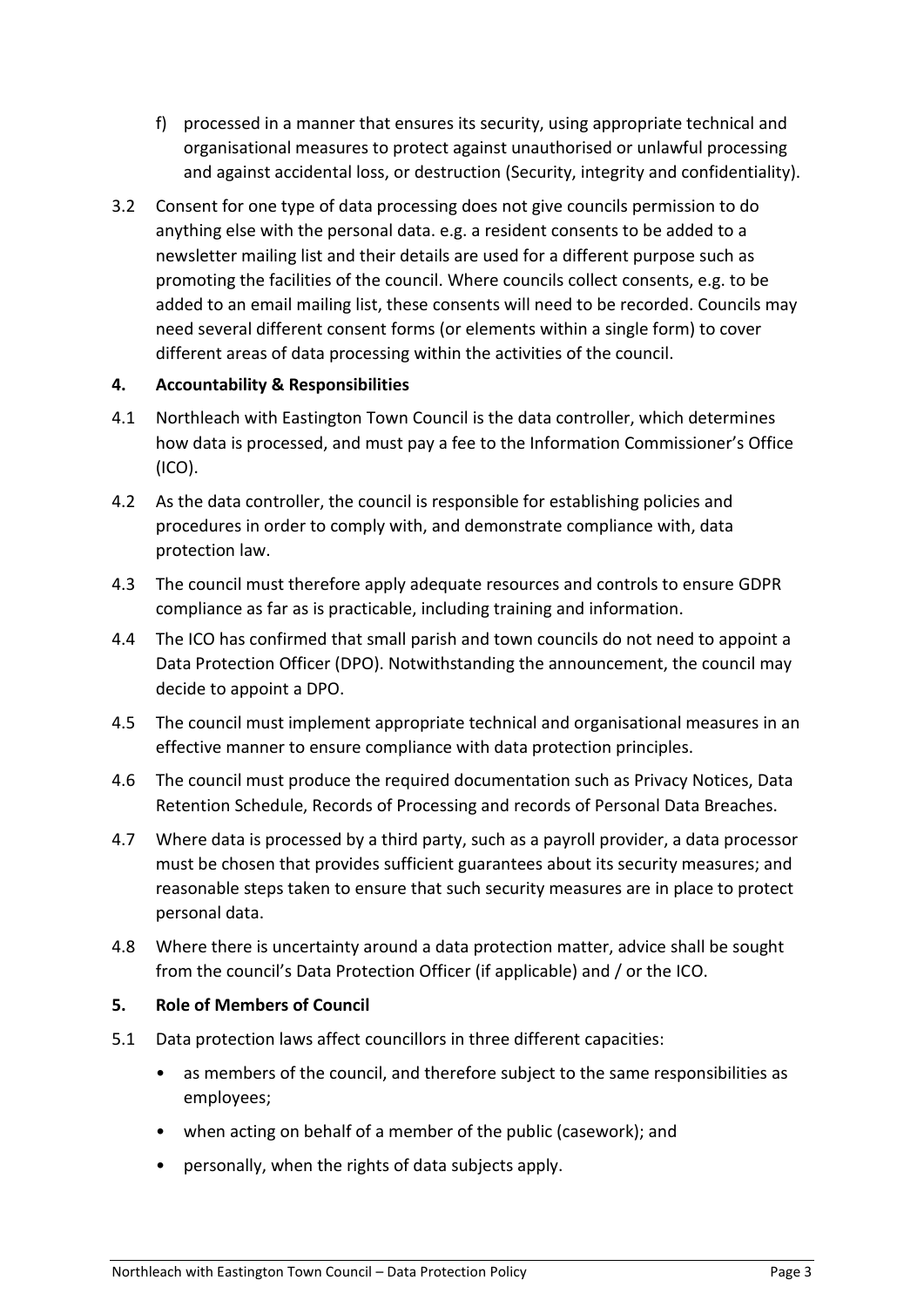- 5.2 Councillors will only seek access to personal data when this knowledge is essential for them to carry out official duties, or where the data subject has authorised the access (casework). The information should only be used for its intended purpose and deleted afterwards.
- 5.3 Where the councillor can take a copy of the personal information away from the premises, or where they have remote access to the information, the council may specify the steps to keep the information secure. For example, setting out rules about how personal information on a laptop or on paper should be stored securely and who can have access to it.
- 5.4 There is a duty to observe the data protection principles under Data Protection Act. Minutes cannot routinely record the names or other personal data of an individual unless this is for the performance of contractual obligations, statutory powers or functions of the council or if the individual consents. The minutes of a meeting should not ordinarily include personal data relating to members of the public who attended and spoke at the meeting.
- 5.5 A Council must apply the statutory data protection principles to its everyday internal administration, external communications and what is necessary for the performance of its statutory powers., functions and contracts. For example, the agenda and minutes of a meeting of a staffing sub-committee should not identify the name or other information about a member or of Staff.

## **6. Communicating Privacy Information**

- 6.1 A 'Privacy Notice' and 'Cookie Policy' are available on the council website, which details who the council shares personal data with, how personal data is used and stored, the purposes for which personal data is used, and subject rights to their personal data.
- 6.2 The transparency requirements under the GDPR require councils to provide individuals with extensive information about how their personal data is collected, stored and used. This information must be easily accessible, transparent and presented using clear and plain language. In practice, this means that councils will need to include more information in their privacy policies, as well as retaining more detailed records of their data processing activities in relation to their staff, customers and third parties.

#### **7. Data Subject Access Requests**

- 7.1 Data subjects have the right to receive a copy of their personal data held by the council. In addition, an individual is entitled to receive further information about their rights and how the council processes their personal data, including the categories, recipients, retention periods, and details of relevant safeguards where personal data is transferred outside the EEA.
- 7.2 The entitlement is not to documents per se (which may however be accessible by means of the Freedom of Information Act, subject to any exemptions and the public interest), but to such personal data as is contained in the document. The right relates to personal data held electronically and to limited manual records.